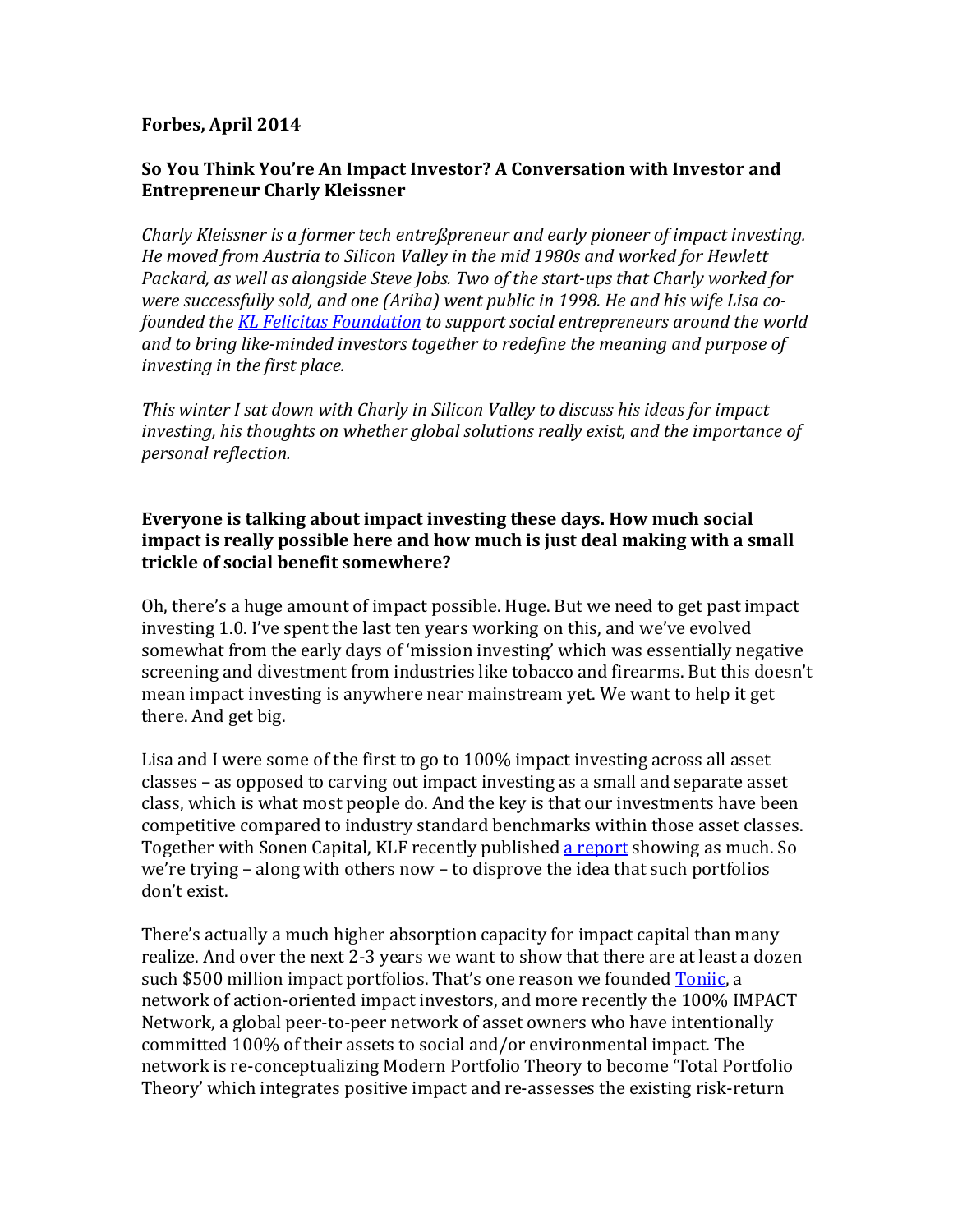assumptions. And as we demonstrate successful impact portfolios, we clear the road for institutional capital, which is critical.

# But are there really enough investable opportunities when you start getting into the billions and trillions of dollars? And doesn't the typical investor find this all too opaque and risky still?

Good question. If you had 10 trillion dollars today, you would not be able to deploy it all, no. But this can happen in stages. Global pension funds together represent 38 trillion dollars. No one can expect them to make radical changes in one short period. But the pension fund managers who take a longer-term view start to understand that ultimately the system will change since humanity will have to learn how to live within the resource constraints of the planet. And the proposition to them is this: carve out a small percentage – which alone could represent hundreds of billions – to put to work now, and to help us actually *invent* and shape this new system together. We need people to get out there and lead. What if the Harvard University endowment committed to move fully into impact investing across asset classes? That would set a new precedent for the \$2 trillion in endowments in the U.S. But instead they are still playing the divestment game, which is a fairly low bar.

As for the risk, you can turn the question around: what is the risk of *not* moving in this direction? We have to be thinking long term. And even the least socially concerned investor knows the benefits of hedging - for example toward clean energy – because at some point a collapse in the status quo is inevitable.

# **You often refer to the "innovator's dilemma"** – what do you mean by this?

Well, the dilemma is that all of our current business models and processes and incentives exist to preserve the status  $\alpha$ uo – to perpetuate the existing system. It is very difficult to prepare systemic change from within the system. Often it is easier to incubate new models *outside* the existing system. Others then begin to notice and eventually the new system takes over. Here is the ideal case: a managed change to a new system. The only ones who lose in this situation are the ones who cling on to the old way of doing things. I fear that it might be too late to manage the change from an unsustainable financial system to an impact-oriented one without having to go through a very deep dislocation. It might take a crisis or multiple social and environmental crises to get us there.

# Why do you say that you don't believe in global solutions?

I say it because as an investor and philanthropist, I'm skeptical of top-down global approaches. I believe in the power of local and regional solutions, and leveraging the global infrastructure that now exists to enable those solutions to spread and thrive. Most big development and big philanthropy fails. I think the best approaches to solving social problems are ones that respect a region's unique problems and